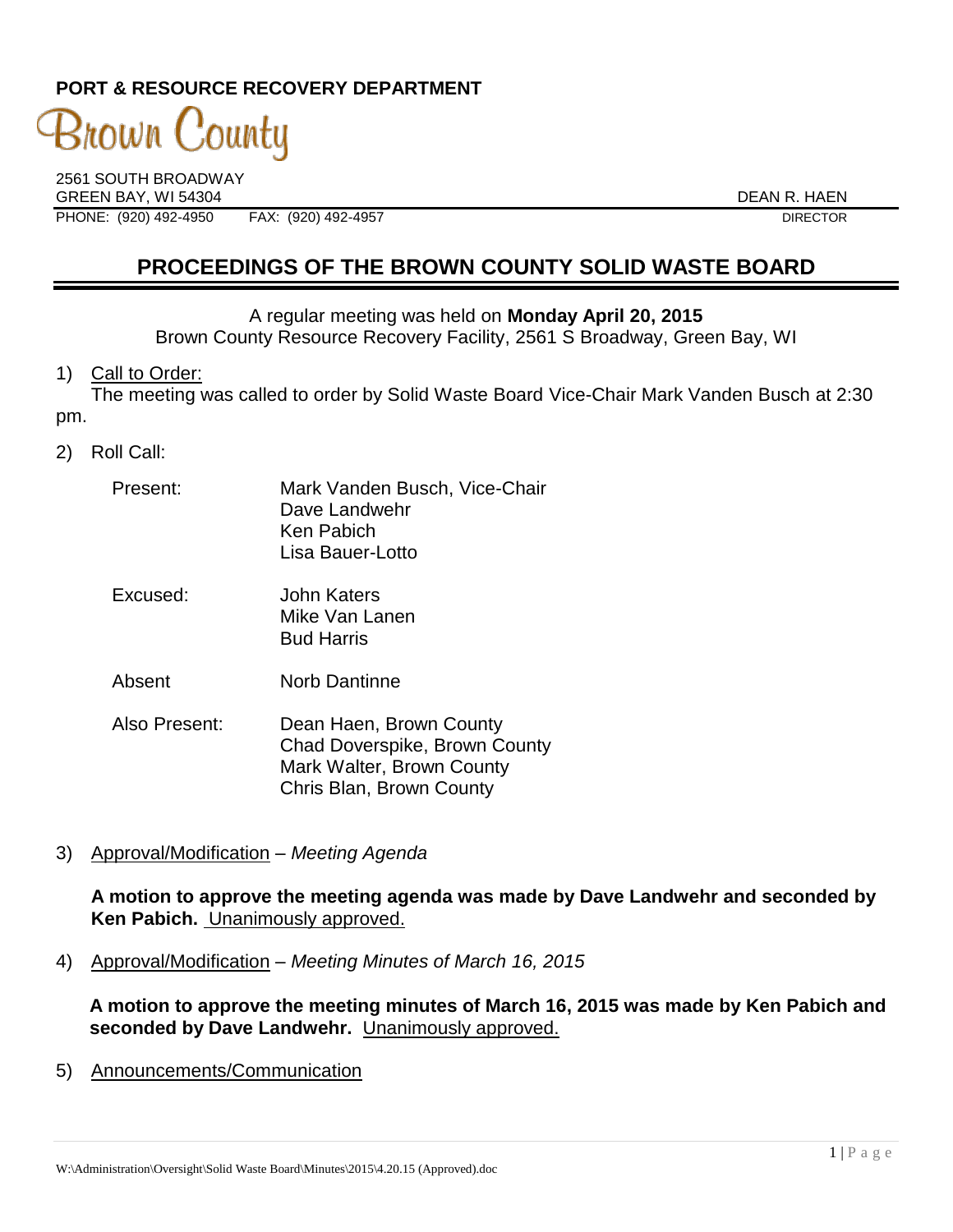Mr. Haen announced the County Executive's appointment of Bill Seleen to the Solid Waste Board will be before the County Board at the May meeting for approval.

### 6) South Landfill/Resource Recovery Park Project by Foth Companies – *Update*

- C&D Recycling Memo #4
- Appendix G Waste to Energy Options

Mr. Haen said that this would be the last update from Foth; he is asking Foth to come next month to a give a presentation that will include all five memos and other information that has been gathered regarding the South Landfill and resource recovery park evaluation. Memo #4 on C&D Recycling seems to be feasible and could be considered as part of the South Landfill development. This is one of the only technologies that came back as being favorable at this time.

Mrs. Lisa Bauer-Lotto asked what happens with the material after it is collected. Mr. Haen explained that 40% is recycled into new products or applications with the balance landfilled as an alternative daily cover or other beneficial use.

Appendix G provides a waste-to-energy technology review very similar to what the Department did internally through the BOW Waste Technology Committee using a University of Wisconsin-Green Bay student who worked for Dr. Katers. Foth did additional research themselves on different Waste-to-Energy options and came up with a summary of possible technologies including gasification, mass burn, plastic to fuel, pyrolysis, and plasma arc that generally prove to be very expensive and less than proven technologies, but over time some may become more commercially viable and may be taken advantage of in the future.

*7)* Standard Operating Procedures for Port & Resource Recovery Department Funds Managed by PFM Asset Management, LLC and Brown County Treasurer's Office. – *Update* 

Mr. Haen explained that the county interest rate for Department investments had been averaging 0.5% over the last several years. The return on investment needed to be improved and the issue was taken to the County Executive, Administration and County Board, who allowed Department funds to be segregated and administered separately. Initially Department funds were separated from money market funds and their rates, resulting in improved performance. Additionally, the County issued a RFP and awarded to Public Financial Management Asset Company to invest Department money (including Port funds) in longer term investments within the risk management limits set by Wisconsin to improve interest. Recently and going forward \$24M in investments will be rolled into investment strategies of PFM. \$2.4 million of these funds belongs to the Port, who has benefited by the efforts on the Resource Recovery side. Parameters were given to PFM to invest incrementally so everything is not tied up; \$1 million will always be available to use. Right now a lot of it is in short term accounts with the belief that interest rates are going to rise in the next four to five months. PFM has asked the Departments' (including Finance and Treasurer) opinion during investing and have been cooperatively working to ensure that the money is being placed in the right types of investments. In addition, there are investments coming due in 2020 when the South Landfill will need money. PFM is aware that discussions may be held that could result in staying at Outagamie County longer. If this should happen the \$10M needed to construct the south landfill could be reinvested long term. Internal County standard operating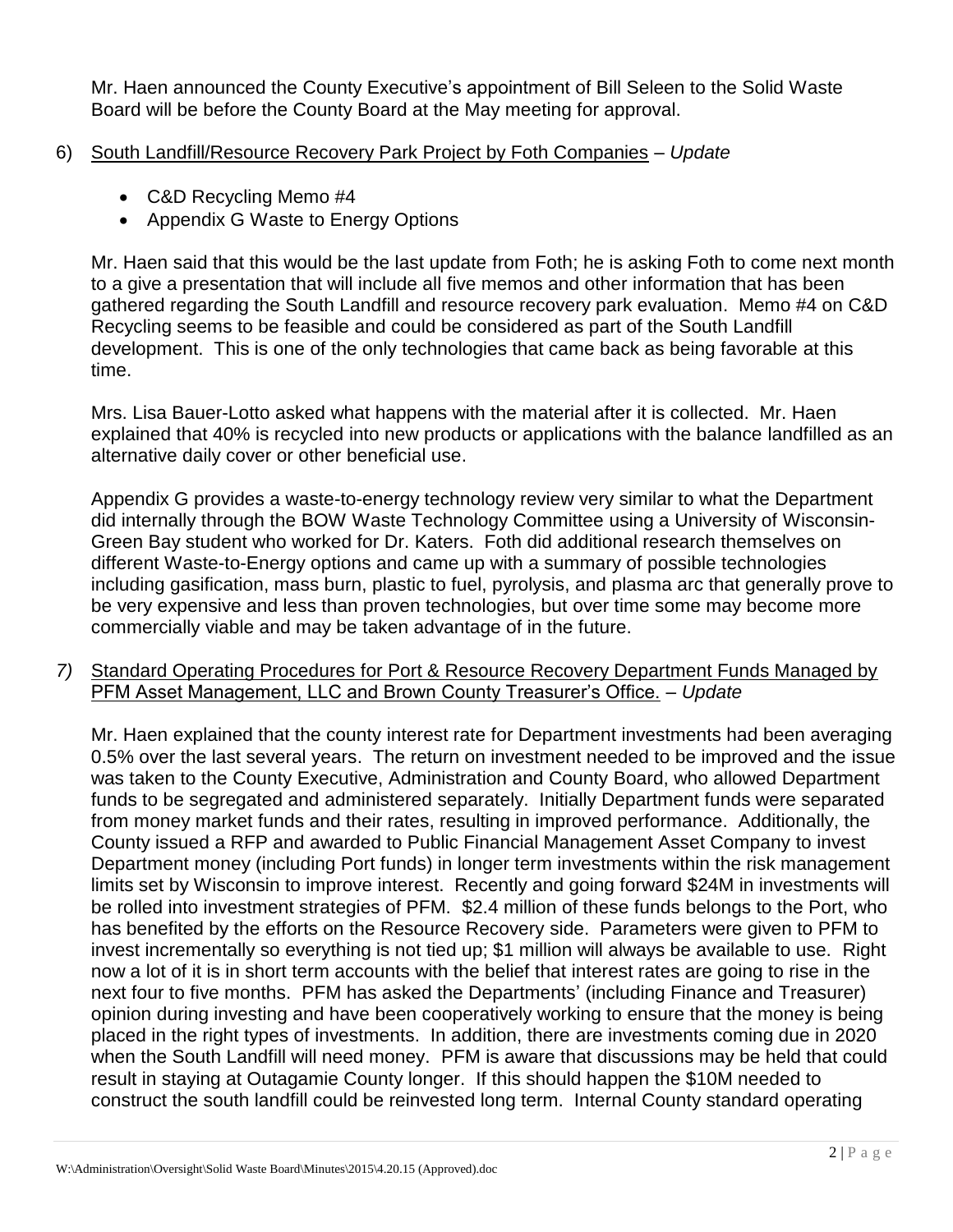procedures need to be created to anticipate and minimize any confusion with doing business with PFM. It will take about a year to work through this operationally.

Mr. Vanden Busch asked if there was any risk to principle. Mr. Haen explained that state guidelines have to be followed; these investments cannot be in the stock market, they are in bonds, CD's, etc. Mr. Vanden Busch added that even with bonds the value of the principle will drop as the rates go up. He also asked that if money was needed before the bonds matured is there a way to cash in early, could there be less than what was thought.

Mr. Haen explained that all of the money was not moved, there is over \$30 million in total. The difference will be held in more liquid accounts to hopefully minimize any need for funds and payment of early withdrawal penalties. Mrs. Bauer-Lotto stated that even with bond principle the hope is that over time you have some gap fluctuation that your earning would help you with any upset. Mr. Landwehr added that because of it being longer term, any fluctuation would be rather insignificant. Also, there is the security of the Treasurer's office spearheading this seeing as how it is their expertise. He asked if there was any indication given as to what their goal is. Mr. Haen responded that 2% return on investment was the goal stated in the RFP. However, that will not be seen right away because the money has to be rolled in gradually. Mr. Doverspike asked if the Department was getting 0.5% now. Mr. Haen said that they are getting more than 0.5% because as of just this past year they did not add all this money to the money market rate. Treasurer's office figured out the interest rate twice, the Department with longer term investments and everyone else. This will have its own interest rate that will be specifically applied to us and will not be factored into anyone else in the county's money. Mr. Doverspike added that this will be a good comparison of past years.

#### 8) HHW VSQG Dental Amalgam Effort *– Update*

Mr. Blan introduced the topic. In 2006 Green Bay NEW Water created chapter 12 of the waste water ordinances to require dentist offices to put in mercury amalgam traps to reduce and eventually eliminate the amount of mercury that gets into waste water. Part of the ordinance requires surveying and recording done by the dental offices to be sent to NEW Water. In cooperation with their effort, HHW for Brown County has discussed implementing an amalgam trap disposal program. After research and consideration, the amalgam trap disposal program will be feasible for HHW. The current market rate for a mail-back program for a five-gallon pail is \$220 - \$350 per pail. The rate Mr. Blan is looking at is \$150 - \$160. HHW has an outlet to dispose of the amalgam traps through Lamp Recyclers in their medical division LRI and then through Mercury Waste Solutions where the amalgam trap would go through a retort to get the mercury recycled. A marketing effort has been made with representatives from NEW Water. The goal is to use the publicity from Household Hazardous Waste Awareness Week to issue a press release with the hope that they would be able to get a dentist to do an interview on-site with media. The focus is on HHW and how they support small businesses in Northeastern Wisconsin.

Mr. Haen asked what we would charge for that mercury. Mr. Blan clarified that it would be \$150 - \$160 per five-gallon pail. A typical dentist generates 2 or 3 five-gallon pails a year.

Mr. Walter explained that this is a program that NEW Water has wanted to push in order to measure the amount of mercury that is actually being pulled out. He added that there are mail back programs already in place for larger dental offices that pay \$220 - \$350 with Lamp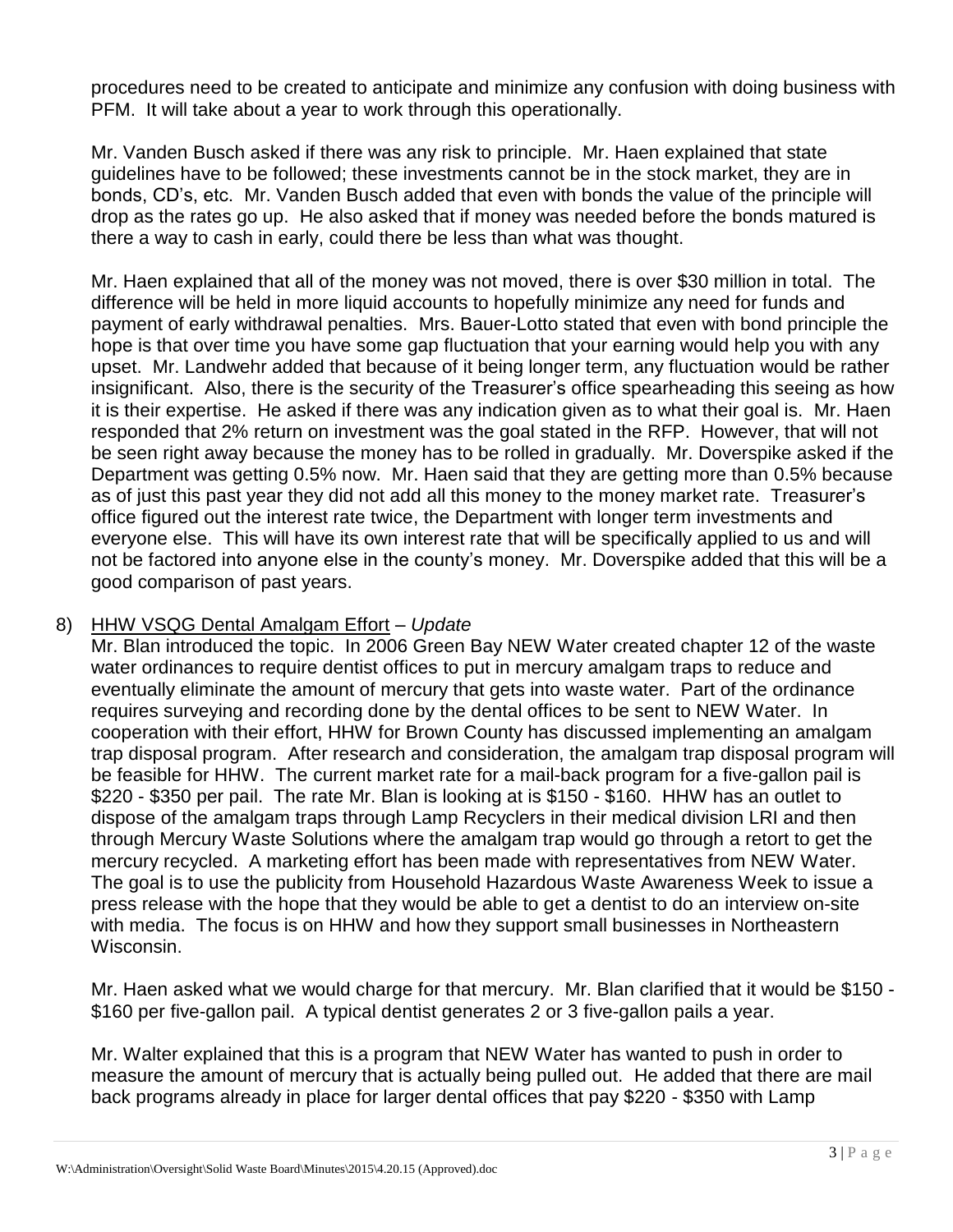Recyclers to do collections on site. HHW would charge less and would reach out to the smaller dental offices. NEW Water will provide publicity for this program. Along with that NEW Water is paying for a lot of the cost for publicity.

Mr. Landwehr asked about how much it would cost to dispose of the amalgam material after it is brought to us. Mr. Blan responded that it would cost \$90 for us to dispose of. The lower cost makes up for the travel time for an employee to come to our facility to drop off their amalgam as opposed to having it picked up on-site using a mail-back program. It would be similar to the mail back program, they would bring the amalgam material and they would be sent back with a kit which they would bring back next time. This will help to establish and sustain a customer base.

Mr. Haen explained that VSQGs are very important to the effort to grow HHW, for every dollar that is taken in with VSQG that offsets a dollar that is paid on the household side. With a 40% markup on the VSQG side it offsets on the household side and we do not have to charge our residents to use the facility then.

### 9) Fox River Fiber Notice of Claim – *Update*

Mr. Haen explained that Fox River Fiber provided the Department with a Notice of Claim. Corporation Council sent Fox River Fiber a letter saying that the Department is not in breach of contract. There are DNR regulations that BOW landfill must stay in compliance with and may conflict with compliance with the contract with Fox River Fiber, resulting in a violation with the state or possibly a breach of contract. A meeting with Fox River Fiber will be held tomorrow April 21. He wants Fox River Fiber to recognize all of the other business dealings that they have with the County. This notice of claim could jeopardize their relationship with the whole County.

Mr. Landwehr asked how many more years they are in the contract. Mr. Haen said that there are still 15 more years of this contract.

# 10) Compactor and Building Expansion – *Update*

Mr. Doverspike stated that Badgerland Building will be putting the compactor on the south side of the tip floor. There has been work with WPS to put a power line in from the road to the southwest corner. The purchase order is in for the compactor itself with breaking ground beginning the first week of May. There is about a 10-12 week window and compactor lead time is about 9 weeks from whenever the purchase order is issued. Hopefully by the middle of July it will be installed.

# 11) General Engineering RFP – *Update*

Mr. Doverspike reminded the board that at the last meeting the general engineering RFP went out. The RFP was due last week Wednesday, April 15. The first meeting with the five member scoring team was this morning. Mr. Doverspike, Mr. Walter, Bill Bosiacki from the Zoning Department, Doug Marsh from Public Works, and Craig Berndt from Allouez are on the scoring team. At the meeting this morning they agreed to a review and have all reviews done by Wednesday April 29. There were seven vendors who came back with proposals. If interviews are needed they will be held on May  $15^{th}$ .

Mr. Haen asked which vendors were on the list. Mr. Doverspike said that Robert E. Lee, Ayres, Foth, GEI, TRC, Conestoga-Rovers, and CWE submitted proposals. At least four or five are from Brown County and that is of importance and that the Department has worked with several of them in the past.